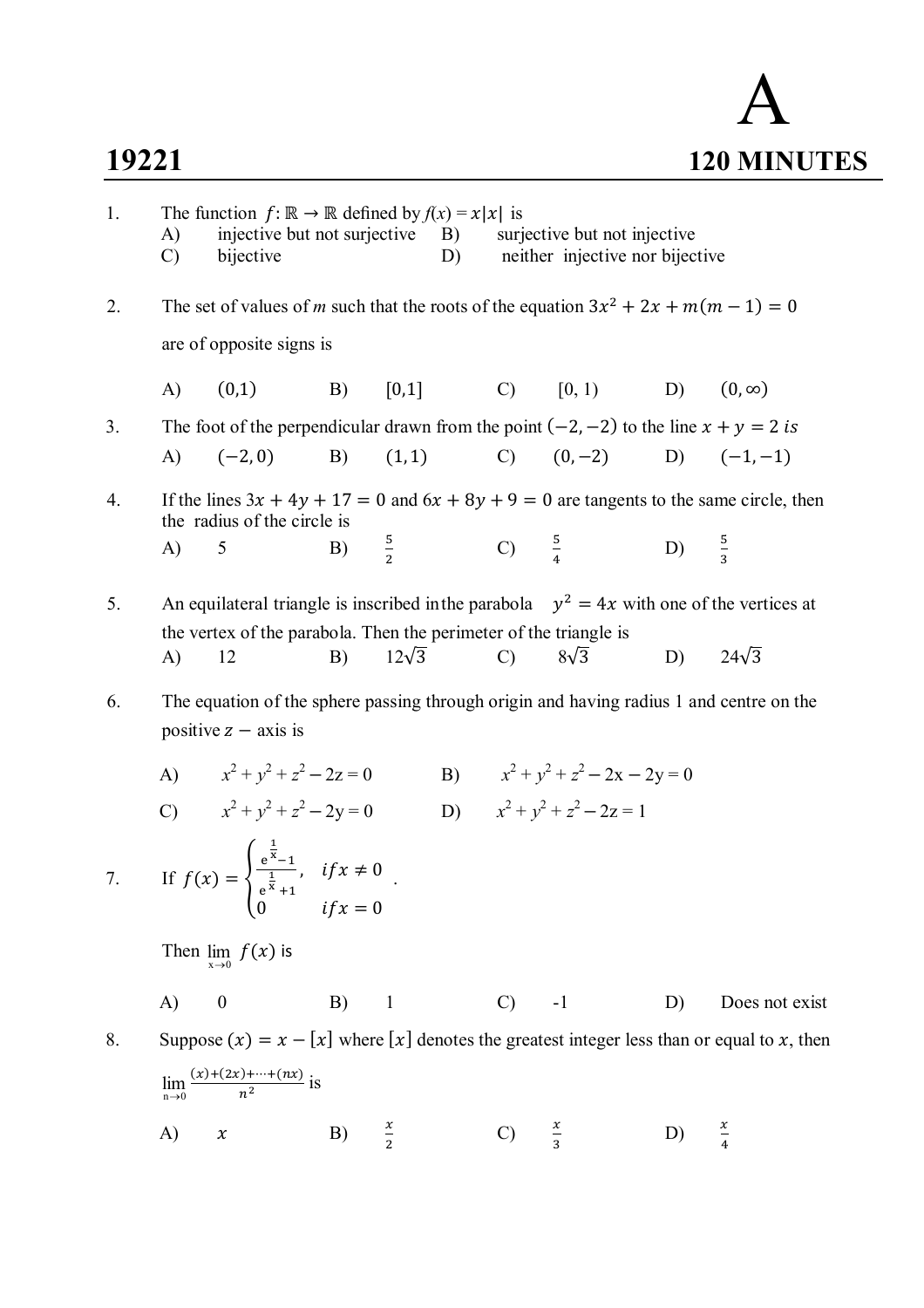9. A bag contains 3black, 3 white and 1 red balls. Three balls are drawn one after the other without replacement. The probability that the third ball is red is:

A) 
$$
\frac{5}{7}
$$
 \t\t B)  $\frac{2}{7}$  \t\t C)  $\frac{3}{7}$  \t\t D)  $\frac{1}{7}$ 

10. A problem in statistics is given to three students whose chances of solving it individually are  $\frac{1}{3}, \frac{1}{4}$  $\frac{1}{4}$ ,  $\mathbf 1$  $\frac{1}{5}$  respectively. The probability that the problems was solved by exactly one of them is

A) 
$$
\frac{11}{30}
$$
 B)  $\frac{12}{30}$  C)  $\frac{13}{30}$  D)  $\frac{7}{30}$   
If  $f(x) =\begin{cases} x^2 \sin(\frac{1}{x}), & x \neq 0 \\ 0 & x = 0 \end{cases}$ 

then,

 $11.$ 

- A)  $f$  is not continues at  $x = 0$
- B)  $f$  is continues everywhere but it is not differentiable at at  $x = 0$
- C)  $f$  is differentiable everywhere but its first derivative  $f'(x)$  is not continuous
- D)  $f$  is infinitely differentiable

12. If 
$$
\int \frac{x \tan^{-1}x}{\sqrt{1+x^2}} dx = \int x \tan^{-1}x + g(x)
$$
, then  
\nA)  $f(x) = \sqrt{1 + x^2}$ ,  $g(x) = -\log(x + \sqrt{1 + x^2}) + c$   
\nB)  $f(x) = \frac{1}{\sqrt{1+x^2}}$ ,  $g(x) = -\log(x - \sqrt{1 + x^2}) + c$   
\nC)  $f(x) = -\sqrt{1 + x^2}$ ,  $g(x) = \log(x + \sqrt{1 + x^2}) + c$   
\nD)  $f(x) = \sqrt{1 + x^2}$ ,  $g(x) = -\log(x - \sqrt{1 + x^2}) + c$   
\n13. Let  $(x_n)$  and  $(y_n)$  be two real sequences with  $x_n = \frac{2^n}{n!}$ ,  $y_n = n^{\frac{1}{n}}$ ,  $n \ge 1$   
\nA)  $(x_n)$  converges to 0 and  $(y_n)$  converges to 1  
\nB)  $(x_n)$  converges to 1 and  $(y_n)$  converges to 0  
\nC)  $(x_n)$  converges to 1 and  $(y_n)$  converges to 0  
\nD)  $(x_n)$  converges to 0 and  $(y_n)$  converges to 0

14. The value of the integral  $\int_0^3 [x] d(x^2) dx$ , where [x] denotes the greatest integer not greater than  $x$  is

A) 
$$
\frac{9}{2}
$$
 B) 13 C)  $\frac{55}{3}$  D) 10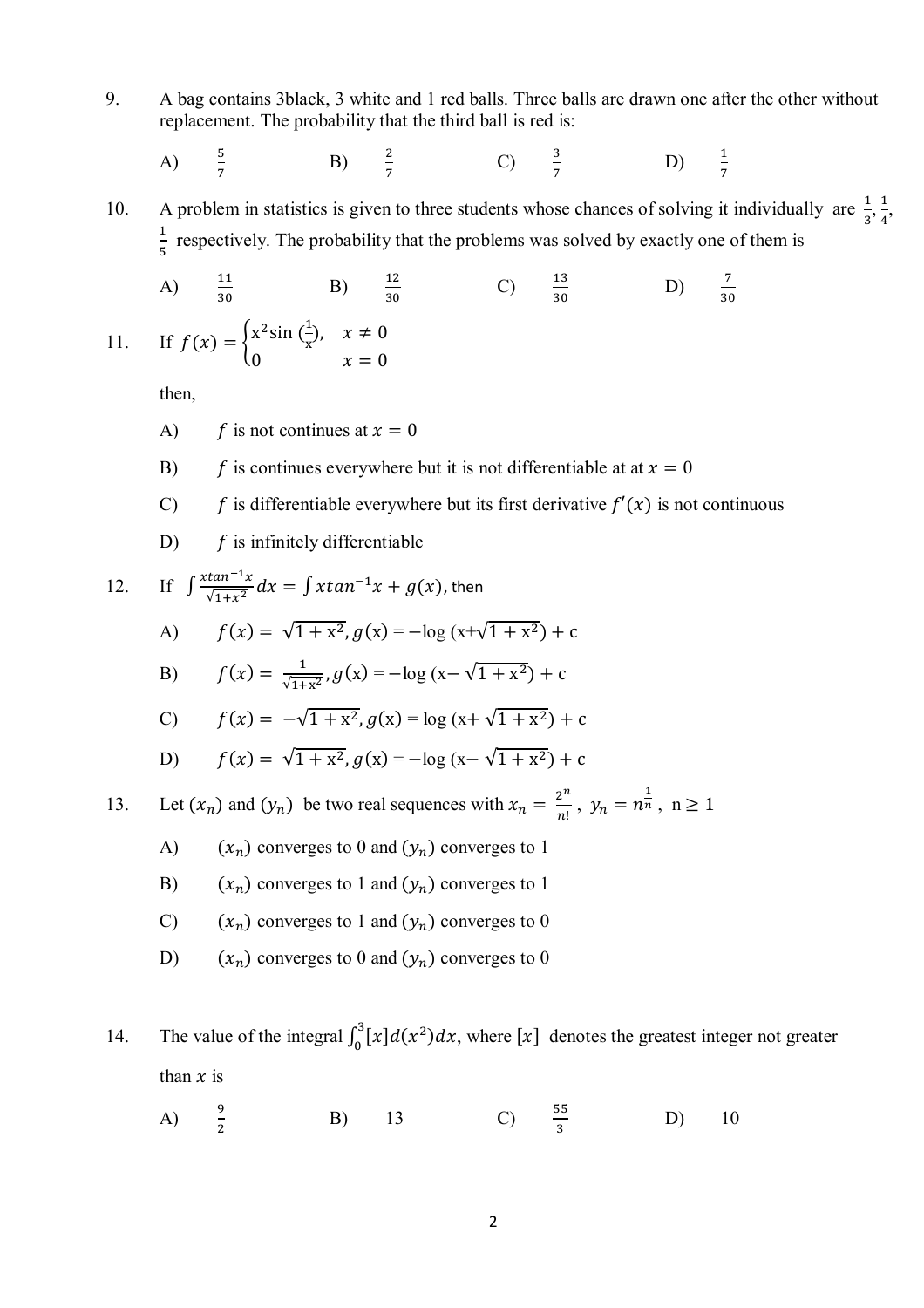15. Let f be the function defined by  $f(x) = \int_{0}^{\infty} x \sin(\frac{\pi}{x}) dx$  $(\frac{\pi}{x}), \quad 0 < x \leq 2$ 0,  $x = 0$ . Then

- $A$   $\hat{f}$  is continuous but not of bounded variation
- $B$ )  $f$  is bounded and not of bounded variation
- $C$   $\hat{f}$  is neither continuous nor of bounded variation
- D)  $f$  is bounded, continuous and of bounded variation

16. Let  $\langle f_n \rangle$  be a sequence of non-negative measurable functions that converges almost everywhere to a function f and if  $f_n \leq f$ , for all *n*, then

- A)  $\int f < \lim \int f_n$  B)  $\int f = \lim \int f_n$
- C)  $\int f = 0$  D)  $\int f > \lim \int f_n$

17. Suppose =  $f(z)$  = *n n n*  $(-1)$  $\sum_{i=1}$  $\infty$  $=$  $z^{n(n+1)}$ . Then

- A)  $f(z)$  converges for  $|z|$  <1 and diverges at z=1
- B)  $f(z)$  converges for  $|z| \leq 1$
- C)  $f(z)$  converges for  $|z| > 1$
- D)  $f(z)$  converges for all z
- 18. Let x be a connected open subset of  $\mathbb C$  and  $f: X \to \mathbb C$  be an analytic function. Then which of the following is true?
	- A) If  $f(z)$  is real for all  $z \in X$ , then f is a constant function
	- B) If  $f(z)$  is real for all  $z \in X$ , then  $f \equiv 0$
	- C) If  $f(z)$  is purely imaginary for all  $z \in X$ , then  $f \equiv 0$
	- D) If  $f(z)$  is real for all  $z \in X$ , then  $f(z) > 0$  for all z

19. Let C be the circle 
$$
\{z: |z| = 2\}
$$
. The value of  $\int_{c} \frac{e^{iz}}{(z^2 + 10)\sin z} dz$  is

A)  $2\pi i$  B)  $\pi i$  C)  $-2\pi i$  D) 0

20. If 
$$
z_{i}
$$
,  $i = 1, 2, \ldots 5$  are the 5<sup>th</sup> roots of unity, then  $\sum_{i=1}^{5} \frac{1}{z_i}$  is

A) 5 B) 
$$
\frac{1}{5}
$$
 C) 0 D) 5i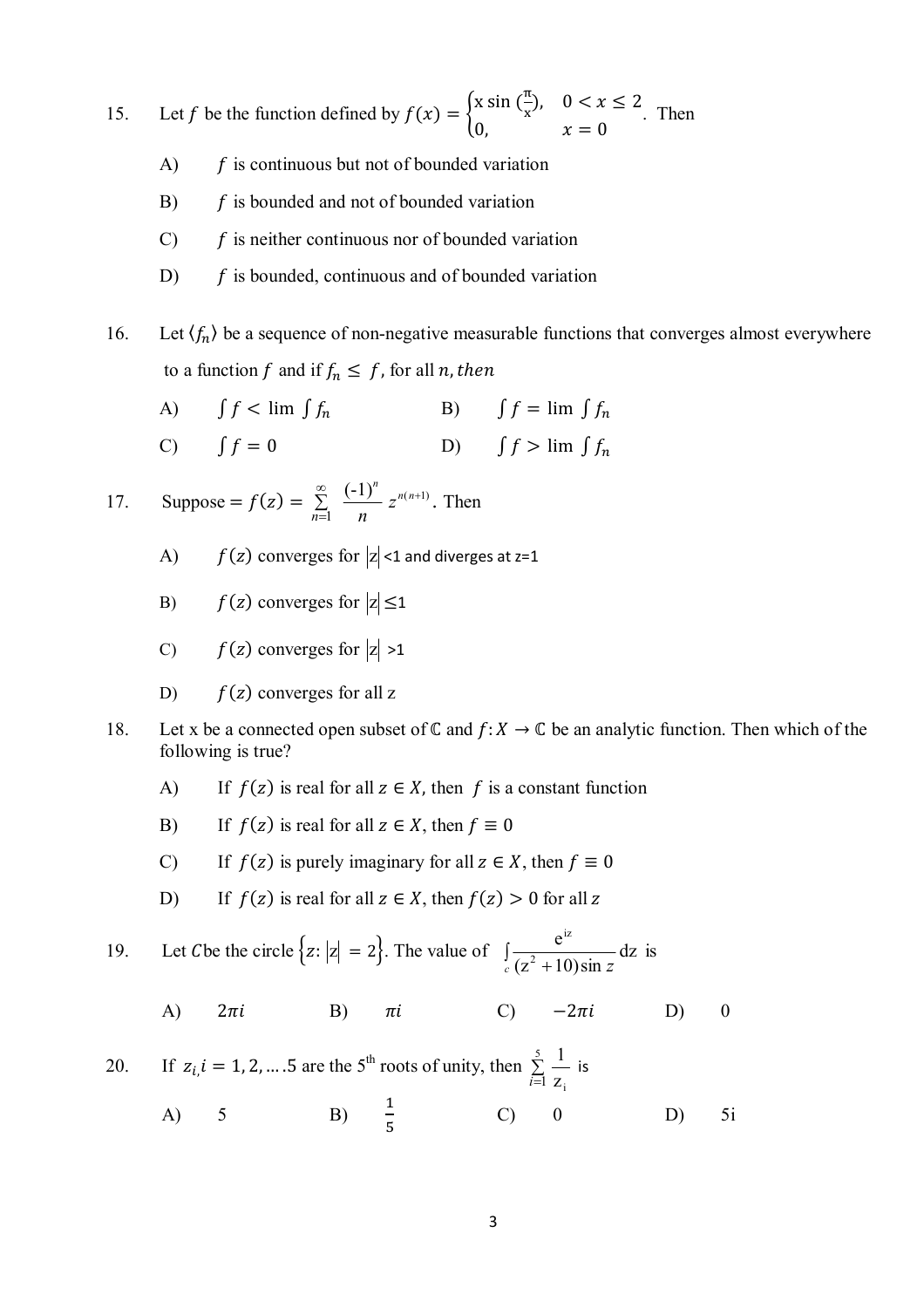| 21. | A)                              | Let G be an infinite cyclic group. Then the number of automorphisms on $G$ is<br>1                                                                                                                                                                                                              | B) | 2              |          | $\mathcal{C}$ | 3                                                        | D) | 4                                                                                                      |
|-----|---------------------------------|-------------------------------------------------------------------------------------------------------------------------------------------------------------------------------------------------------------------------------------------------------------------------------------------------|----|----------------|----------|---------------|----------------------------------------------------------|----|--------------------------------------------------------------------------------------------------------|
| 22. | A)                              | The largest order of an element in $\mathbb{Z}_4$ x $\mathbb{Z}_8$ x $\mathbb{Z}_3$ is<br>96                                                                                                                                                                                                    | B) | 48             |          | $\mathcal{C}$ | 24                                                       | D) | 12                                                                                                     |
| 23. | A)<br>$\mathcal{C}$             | The inverse of the permutation $(1, 2, 3)$ $(4, 7, 8)$ in $S_8$ is<br>$(1, 3, 2)$ $(4, 7, 8)$<br>$(1, 3, 2)$ $(7, 4, 8)$                                                                                                                                                                        |    |                |          |               | B) $(1, 2, 3)$ $(4, 7, 8)$<br>D) $(1, 3, 2)$ $(4, 8, 7)$ |    |                                                                                                        |
| 24. | A)                              | The number of solutions of $x^2 +8x - 3 = 0$ in $\mathbb{Z}_{12}$ is<br>$\boldsymbol{0}$                                                                                                                                                                                                        | B) | -1             |          | $\mathcal{C}$ | 2                                                        | D) | 12                                                                                                     |
| 25. | A)<br>B)<br>$\mathcal{C}$<br>D) | Which of the following is true?<br>The fields $\mathbb R$ and $\mathbb C$ are isomorphic<br>$2\mathbb{Z}$ and $3\mathbb{Z}$ are isomorphic rings<br>There is only one ring homomorphism from $\mathbb Z$ to $\mathbb Z$<br>There is only one group homomorphism from $\mathbb Z$ to $\mathbb Z$ |    |                |          |               |                                                          |    |                                                                                                        |
| 26. | A)                              | The number of zero divisors of $\mathbb{Z}_{360}$ is<br>360                                                                                                                                                                                                                                     | B) | 180            |          | $\mathcal{C}$ | 96                                                       | D) | 48                                                                                                     |
| 27. | A)<br>B)<br>$\mathcal{C}$<br>D) | Suppose $f(x) = x^4 + 3x^2 + 2$ . Which of the following is true?<br>$f(x)$ is irreducible over $\mathbb R$<br>$f(x)$ is irreducible over Q but reducible over R<br>$f(x)$ is irreducible over $\mathbb C$<br>$f(x)$ is reducible over Q and R                                                  |    |                |          |               |                                                          |    |                                                                                                        |
| 28. | A)<br>B)<br>$\mathcal{C}$<br>D) | Which of the following is true?<br>$\pi$ is algebraic over $\mathbb R$<br>$\pi$ is algebraic over $\mathbb Q$<br>$\sqrt{2}$ is transcendental over $\mathbb R$<br>$\sqrt{2} + \sqrt{3}$ is transcendental over $\mathbb R$                                                                      |    |                |          |               |                                                          |    |                                                                                                        |
| 29. | A)                              | The degree of $\mathbb{Q}(\sqrt{2}, \sqrt{3})$ over $\mathbb{Q}$ is<br>$\mathbf{1}$                                                                                                                                                                                                             | B) | $\overline{2}$ |          | $\mathcal{C}$ | $\overline{4}$                                           | D) | 8                                                                                                      |
| 30. | A)<br>B)<br>$\mathcal{C}$<br>D) | Let R be a ring with unity and M be an ideal containing a unit, then<br>$M$ is a proper ideal<br>$M = R$<br>$R/M$ is a field, if R is commutative ring<br>M is the trivial ideal $\{0\}$                                                                                                        |    |                |          |               |                                                          |    |                                                                                                        |
| 31. | A)<br>$\mathcal{C}$             | rank $(AB)$ = rank $(B)$<br>rank $(AB)$ = rank $(A)$                                                                                                                                                                                                                                            |    |                | B)<br>D) |               | rank $(BA)$ = rank $(B)$<br>rank $(AB) \leq$ rank $(B)$  |    | Let A and B be two square matrices of same order defined over $\mathbb R$ and B be non-singular. Then, |
| 32. |                                 | The value of a for which the system of equations $x + y + z = 1$ , $x - y + 2z = 0$ ,<br>$2x + 3z = a$ has infinitely many solutions is                                                                                                                                                         |    |                |          |               |                                                          |    |                                                                                                        |
|     | A)                              | $\mathbf{1}$                                                                                                                                                                                                                                                                                    | B) | 2              |          | $\mathcal{C}$ | 3                                                        | D) | $\boldsymbol{0}$                                                                                       |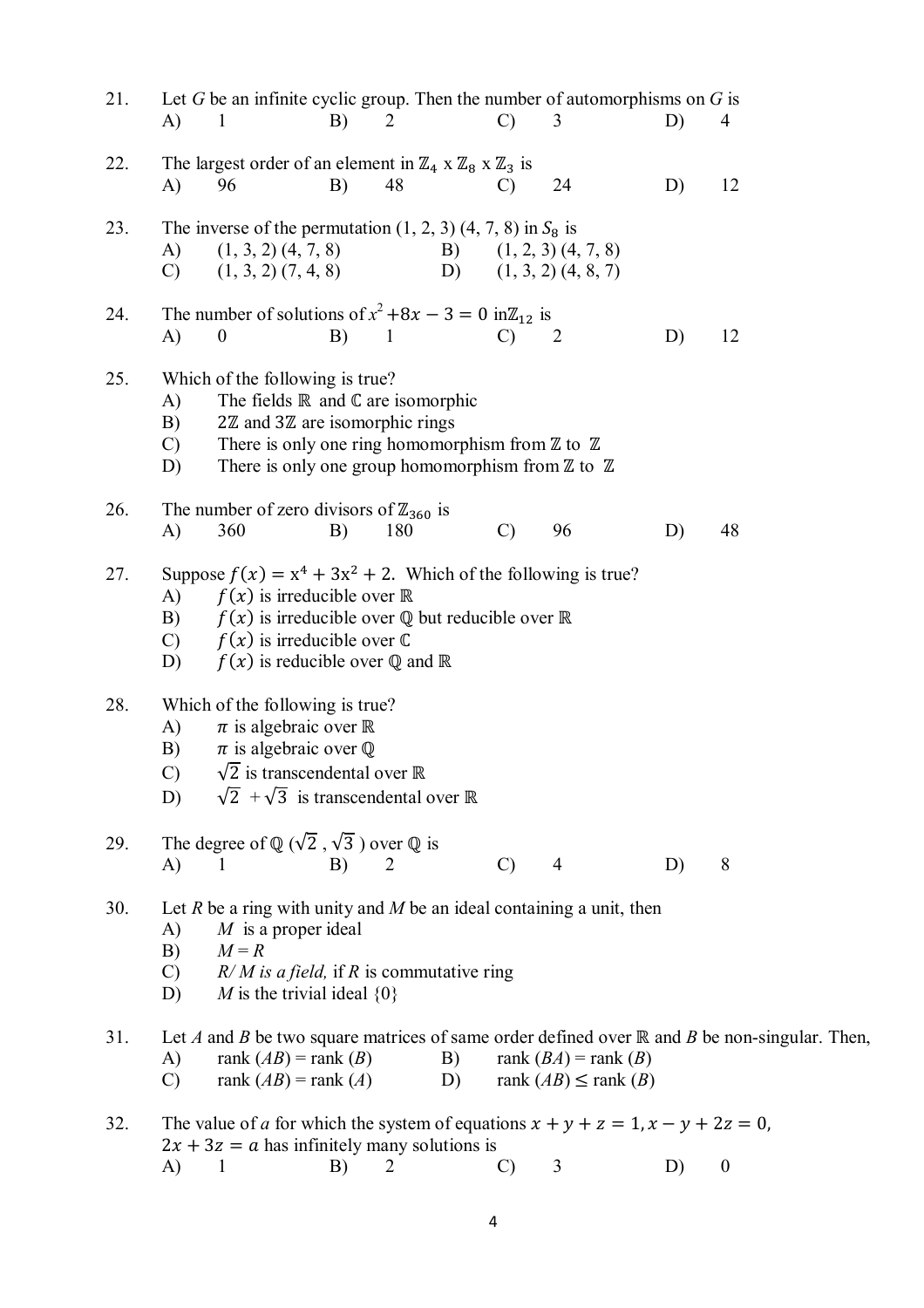33. Let  $T: \mathbb{R}^3 \to \mathbb{R}^3$  be defined by  $T(x, y, z) = (x, x + y, x + y + z)$ . The null space of T is A)  $\{(x, y, z): x - y = 0\}$  B)  $\{(x, y, z): x + y = 0\}$  $(C)$  { $(x, y, z): y - z = 0$ } (0, 0, 0)}

34. Suppose 
$$
A = \begin{bmatrix} 1 & 0 \\ 1 & 1 \end{bmatrix}
$$
 and  $B = \begin{bmatrix} 1 & 0 \\ 0 & 1 \end{bmatrix}$ . Then

A) *A* and *B* have different characteristic equations but the same minimal polynomials

- B) *A* and *B* are diagonalizable
- C) *A* is diagonalizable but *B* is not
- D) *B* is diagonalizable but *A* is not

35. Let  $A \in M_3(\mathbb{R})$ , the set of all 3 x 3 matrices over  $\mathbb{R}$ , be a symmetric matrix. Which of the following can be the characteristic values of *A*? A)  $1, 0, 1$  B)  $1, 1 + i, 1 - i$ C)  $1, i, -i$  D)  $0, 1, i$ 

36. If the characteristic roots of  $\in M_3(\mathbb{R})$  are 1,  $\omega$ ,  $\omega^2$ , the cube roots of unity, then the characteristic roots of  $A^{-1}$  are

| A) $1, \omega, \omega^2$           | B) $2, 1 + \omega, 1 + \omega^2$ |
|------------------------------------|----------------------------------|
| C) $1, 1 - \omega, 1 - \omega^2$ , | D) $1, 1, 1$                     |

37. Let  $T: \mathbb{R}^2 \to \mathbb{R}^2$  be defined by  $T(x, y) = (y, 2x)$ .  $S = \{(x, y): x^2 + y^2 = 1\}$ . Then  $T(S)$  is

| A) $\{(x, y): x^2 + y^2 = 1\}$ | B) $\{(x, y): 2x^2 + y^2 = 1\}$ |
|--------------------------------|---------------------------------|
|                                |                                 |

C) 
$$
\{(x, y): 2x^2 + y^2 = 2\}
$$
 D)  $\{(x, y): x^2 + 2y^2 = 2\}$ 

38. If *n* is an odd integer, 
$$
n^2
$$
 is of the form  
\nA)  $8k + 1, k \in \mathbb{Z}$   
\nB)  $8k - 1, k \in \mathbb{Z}$   
\nC)  $16k + 1, k \in \mathbb{Z}$   
\nD)  $16k - 1, k \in \mathbb{Z}$ 

- 39. The highest integer value of *n* such that  $3^n$  divides 1749600 is A) 5 B) 6 C) 7 D) 8
- 40. Which of the following is not true if  $n$  is an integer greater than 1?
	- (A)  $1 + 2 + \dots + (n 1) \equiv 0 \pmod{n}$
	- $B)$  $x^2 + 2^2 + \cdots + (n-1)^2 \equiv 0 \pmod{n}$
	- $\mathcal{C}$  $3 + 2^3 + \cdots + (n-1)^3 \equiv 0 \pmod{n}$
	- $D$ )  $x^2-2^2+\cdots+(2n-1)^2-(2n)^2\equiv 0\ (mod\ n)$

41. The orthogonal trajectories of the family of curve  $y^2 = 4a(x + a)$  is  $A)$  $y^2 = 4a(x + a)^2$  $B)$  $x^2 = 4a(y + a)$ (C)  $y = 4a(x + a)$  D)  $v^2 = 4a(x + a)$ 

- 42. If W is the Wronskian of the differential equation  $y'' + y = 0$ , then
	- A)  $|W| = 1$  B)  $|W| > 1$  C)  $|W| < 1$  D)  $W = 0$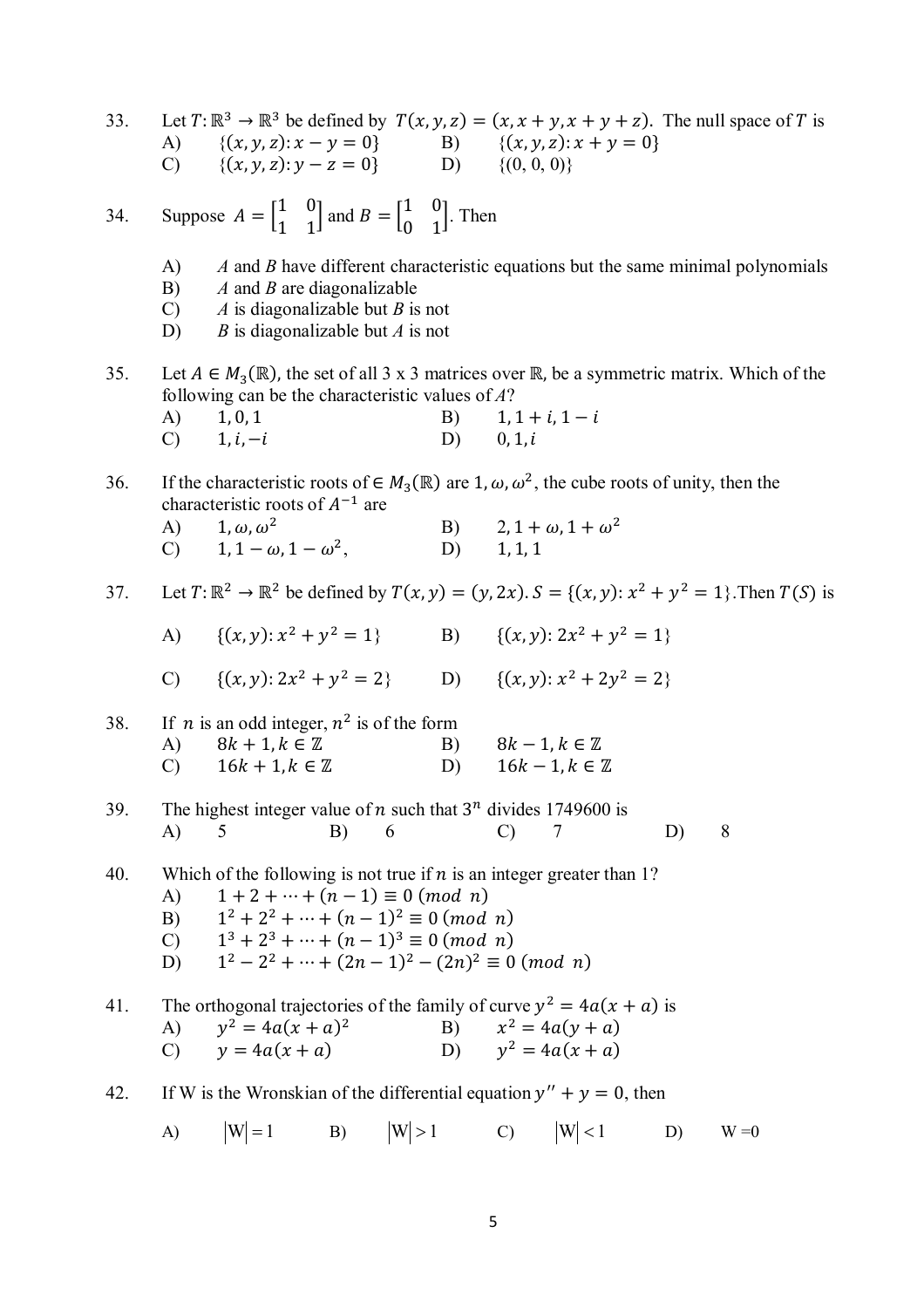43. Let  $\{P_n(x)\}$  be the sequence of Legendre polynomials

A) 
$$
\int_{-1}^{1} P_n(x) P_m(x) dx = 1 \text{ if } m = n
$$

B) 
$$
\int_{-1}^{1} P_n(x) P_m(x) dx = \frac{1}{2n+1} \text{ if } m \neq n
$$

C) 
$$
\int_{-1}^{1} P_n(x) P_m(x) dx = 0 \text{ if } m = n
$$

D) 
$$
\int_{-1}^{1} P_n(x) P_m(x) dx = \frac{2}{2n+1} \text{ if } m = n
$$

44. Let  $J_p(x)$  denote the Bessel function. Which of the following is true?

A) 
$$
\frac{d}{dx} (x^p J_p(x)) = x^{p-1} J_{p-1}(x)
$$

B) 
$$
\frac{d}{dx}\left(x^p J_p(x)\right) = x^p J_{p-1}(x)
$$

$$
C) \qquad \frac{d}{dx}\left(x^{-p}J_p(x)\right) = x^{-p}J_{p+1}(x)
$$

D) 
$$
\frac{d}{dx} (x^{-p} J_p(x)) = x^{-p} J_{p-1}(x)
$$

45. The solution of the partial differential equation  $(z - y) \frac{\partial u}{\partial x} + (x - z)$  $\frac{\partial u}{\partial y} = y - x$  is

- $A)$   $x$  $x^2 + y^2 + z^2 = f(x + y - z)$
- B)  $x^2 + y^2 + z^2 = f(x y + z)$ C)  $x^2 + y^2 + z^2 = f(x + y + z)$
- D)  $x^2 + y^2 z^2 = f(x + y + z)$

46. The solution of the partial differential equation  $x \frac{\partial u}{\partial x} + y$  $\frac{\partial u}{\partial y} = \frac{\partial u}{\partial x} \cdot \frac{\partial u}{\partial y}$  $\partial y$ 

A)  $az = (ax + y)^2 + c$  B)  $z^2 = (ax + y)^2 + c$ (c)  $z = (x - y)^2 + c$  (D)  $2az = (ax + y)^2 + c$ 

47. The equation 
$$
2u_{xx} + 4xy u_{xy} - u_{yy} = 0
$$
 is  
\n(A) Parabolic  
\n(B) Elliptic  
\n(B) Parabolic only in the region where  $y \ge 0$ 

48. Suppose  $X = \{0, 1, 2, 3\}, \tau_1 = \{X, \emptyset, \{0\}, \{3\}, \{0, 3\}\}, \tau_2 = \{X, \emptyset, \{3\}, \{0, 1, 3\}\}.$  Let the map  $f : (X, \tau_1) \to (X, \tau_2)$  be defined as  $f(x) = x$ , Then

- $A)$   $\overrightarrow{f}$  is continuous but not open.
- $\mathbf{B}$   $\mathbf{f}$  is open and not continuous.
- C)  $f$  is both open and continuous.
- D)  $f$  is neither open nor continuous.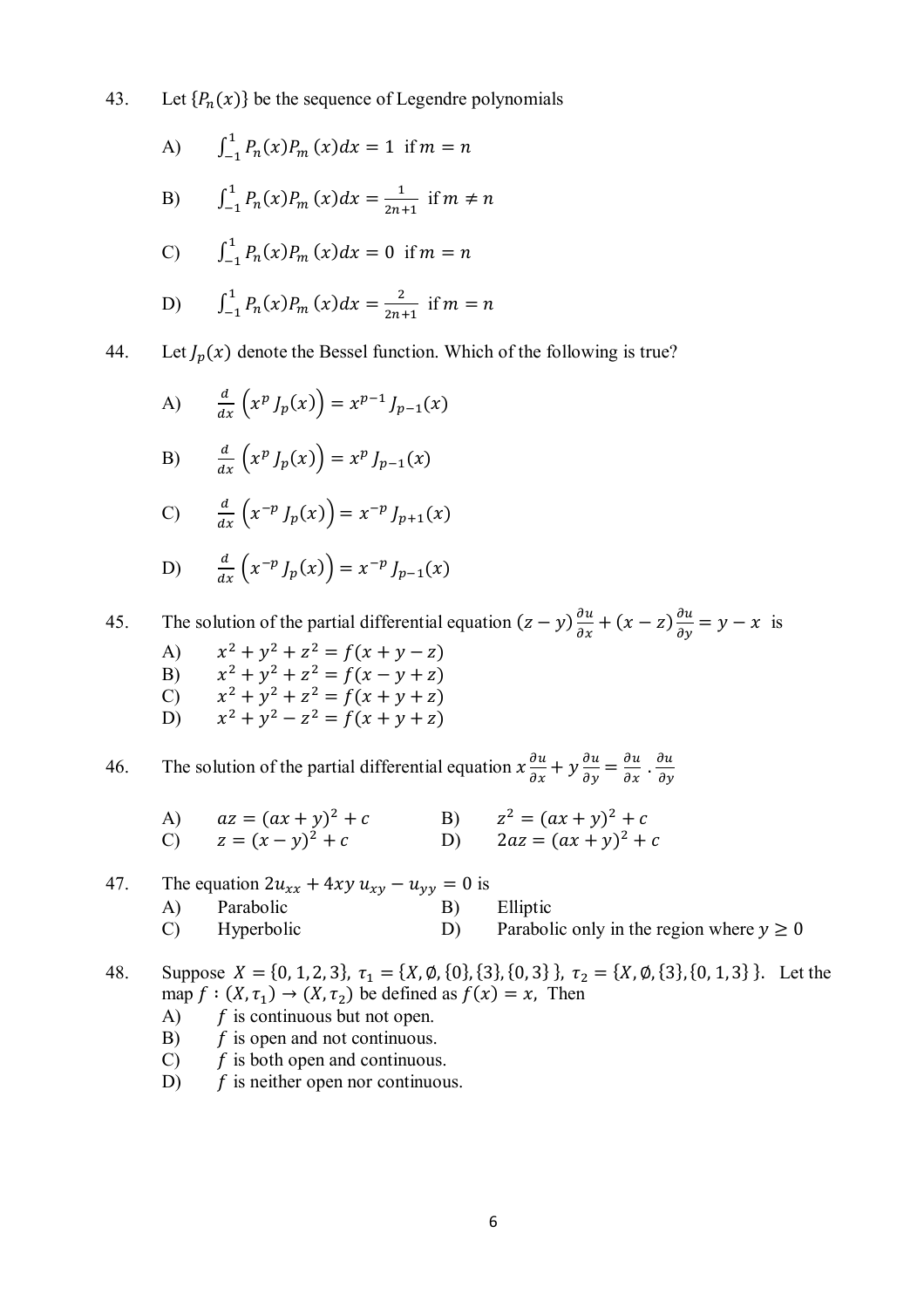- 49. Let  $X = C[0, 1]$ , the collection of all continuous function on the closed interval [0, 1]. Consider the metrics  $\rho$  and  $d$  defined by,  $\rho(f, g) = \sup_{x \in X} |f(x) - g(x)|$  and  $d(f, g) = \int_0^1 |f(x) - g(x)| dx.$  $\int_{0}^{1} |f(x) - g(x)| dx$ . Then
	- A) The topology generated by  $\rho$  is stronger than the topology generated by  $d$
	- B) The topology generated by d is stronger than the topology generated by  $\rho$
	- C) Both  $d$  and  $\rho$  generate the same topology
	- D) The largest topology contained in the intersection of the topologies generated by  $\rho$ and  $d$  is the trivial topology.
- 50. Which of the following is not a topological property?
	- A) Compactness B) Connectedness
	- C) Completeness D) First countability
- 51. Let  $(X, \parallel, \parallel)$  be a normed linear space over  $\mathbb C$ . Then which of the following is not true?
	- A) Every closed subset of  $X$  is compact.
	- B) If  $\{x \in X : ||x|| \le 1\}$  is compact, then X is finite dimensional.
	- C) If every closed and bounded subset of  $X$  is compact then  $X$  is finite dimensional.
	- D) If  $\{x \in X : ||x|| \le 1\}$  is compact, then X is infinite dimensional.
- 52. Let  $X = \mathbb{R}^2$  with norm||, || defined by  $|| (x, y) || = \sqrt{x^2 + y^2}$  and  $f: X \to X$  with  $f(x, y) = x + y$ . Then  $\parallel f \parallel$  is A) 1 B)  $\sqrt{2}$  C) 2 D)  $\sqrt{3}$
- 53. Suppose  $X = L^2[0, 1]$  with inner product defined by  $\langle f(t), g(t) \rangle = \int_0^1 f(t) \overline{g(t)} dt$ .  $\int_{0}^{1} f(t)g(t)dt$ . If  $f(t) = t$ and  $g(t) = 1 - t$ , then  $|| f - g ||$ , where  $||$ ,  $||$  is the norm induced by the inner product.
	- A) 1 B)  $\frac{1}{3}$  C)  $\frac{1}{6}$  D)  $\frac{1}{2}$
- 54. Suppose  $X = L^2[-\pi, -\pi]$ . For each  $n \in \mathbb{N}$ , let  $(f_n)$  be a sequence of functions defined on  $[-\pi, \pi]$ , by  $f_n(t) = e^{int}$ . Then,
	- A)  ${f_n}$  is an orthonormal set in X
	- B)  ${f_n}$  is an orthogonal set but not orthonormal in X
	- C)  ${f_n}$  is neither orthonormal set nor orthogonal in X
	- D)  ${f_n}$  is both orthonormal and orthogonal in X
- 55. Let *P* be the projection map defined on a normed linear space *X* and *I* the identity map. Which of the following is not true?
	- A)  $I P$  is also a projection
	- B) Range of P is the zero space of  $I P$
	- C) Zero space of P is the zero space of  $I P$
	- D) There can be a non-zero element in the intersection of Range space of  $P$  and zero space of  $P$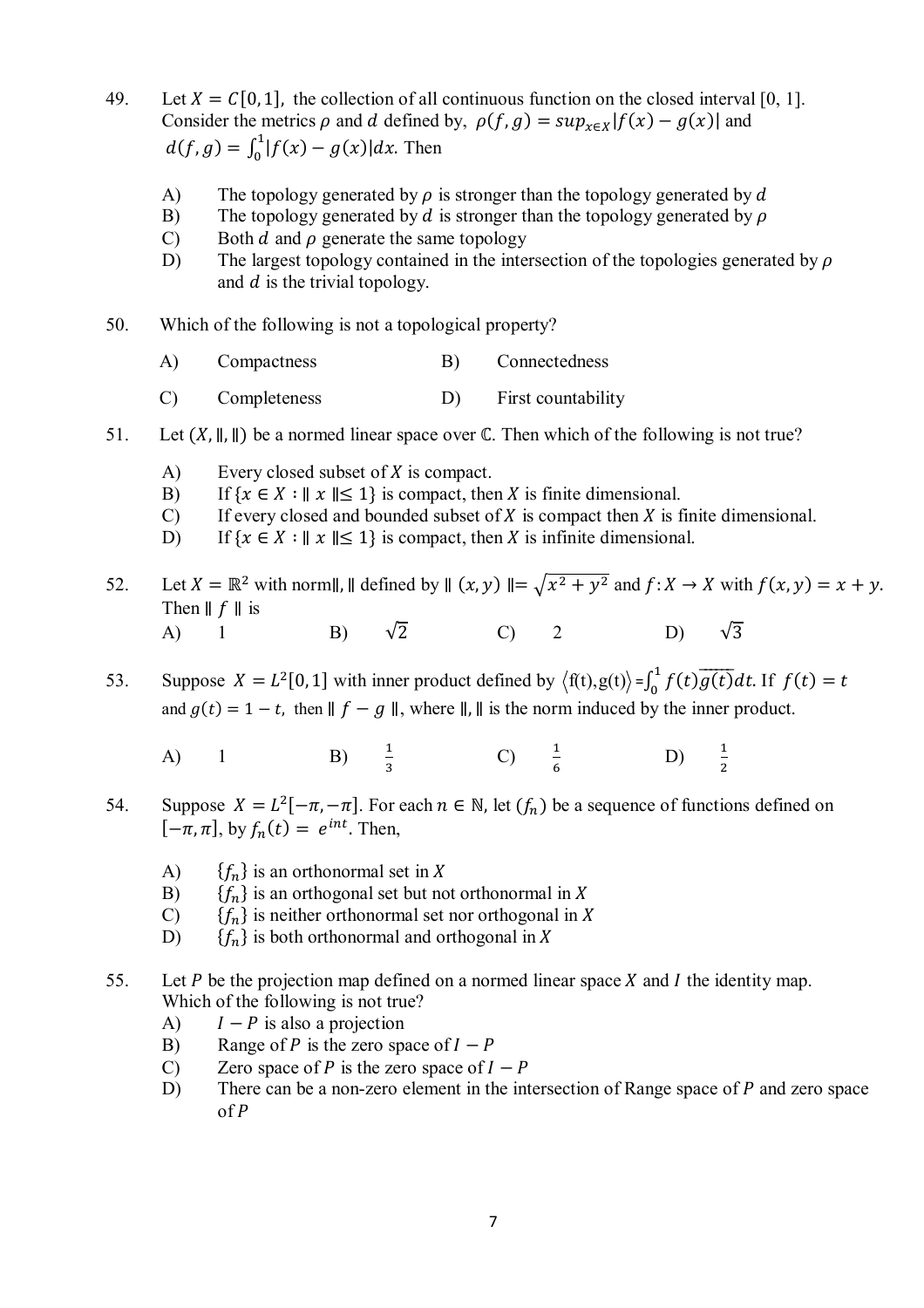56. The area of the triangle whose vertices are the third roots of unity in the complex plane is

A) 
$$
\frac{\sqrt{3}}{4}
$$
 B)  $\frac{\sqrt{3}}{2}$  C)  $\sqrt{3}$  D)  $\frac{3\sqrt{3}}{4}$ 

57. The area of the region 
$$
\{(x, y) \in \mathbb{R}^2; x^2 \le y \le 1 - x^2\}
$$
 is

A) 
$$
\frac{2}{3}
$$
 \t\t B)  $\frac{2\sqrt{2}}{3}$  \t\t C)  $\frac{2}{\sqrt{3}}$  \t\t D)  $2\sqrt{3}$ 

58. From a group of 7 men and 6 women, five persons are to be selected to form a committee so that at least 3 men are there on the committee. In how many ways can it be done?

A) 525 B) 756 C) 221 D) 635

59. Consider the series  $\sum_{n=1}^{\infty}$  $(-1)^n$  $\frac{(-1)^n}{\sqrt{n}}$  and  $\sum_{n=1}^{\infty}$  $(-1)^n$  $\frac{1}{n^2}$ . Then

- A) both series are conditionally convergent
- B) both series are absolutely convergent
- C) the first series is conditionally convergent and the second series is absolutely convergent
- D) the first series is absolutely convergent and the second series is conditionally convergent

60. The number of zeros of 
$$
z^5 + 3z^2 + 1
$$
 in  $|z| < 1$ , counted with multiplicity is

A) 0 B) 1 C) 2 D) 3  
61. The harmonic conjugate of the function 
$$
u(x, y) = x^3 - 3xy^2
$$
 is

A) 
$$
3x^2y - y^3
$$
 B)  $3xy^2$  C)  $y^3 - 3xy^2$  D)  $3xy^2 - y^3$ 

62. The total number of subgroups of a cyclic group of order 24 is

A) 8 B) 6 C) 4 D) 2  
63. If the matrix 
$$
\begin{pmatrix} 2 & 1 & 0 \\ 0 & 2 & 2 \\ 1 & 1 & 2 \end{pmatrix}
$$
 is invertible in  $\mathbb{Z}/n\mathbb{Z}$ , then

(i)  $gcd(2, n) = 1$  (ii)  $gcd(3, n) = 1$  (iii)  $gcd(6, n) = 1$ 

Choose the correct statement(s):

- A) (i) only B) (ii) only
- C) (i) and (ii) only D) (i), (ii) and (iii)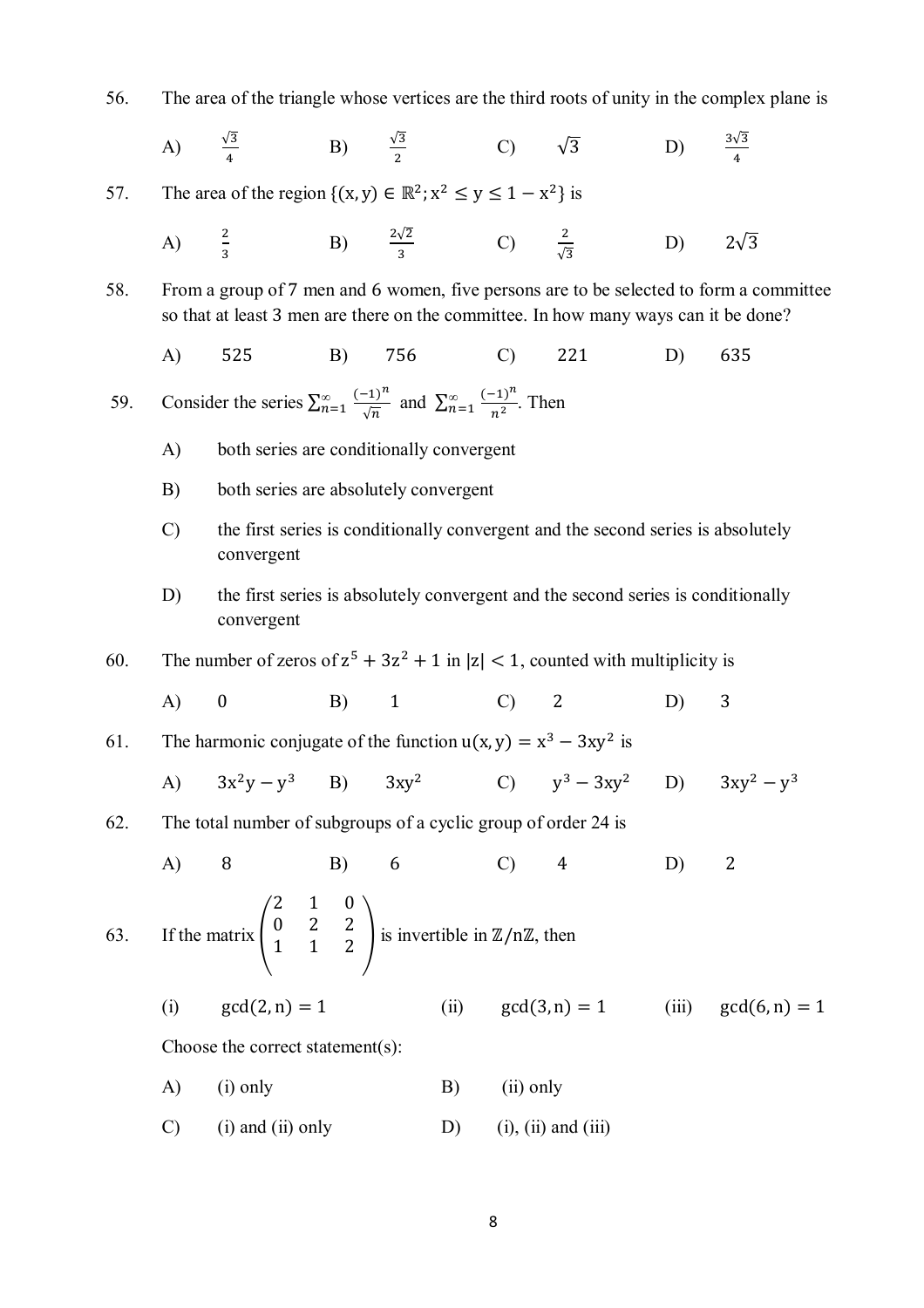64. The number of subfields of a field with  $2^8$  elements is: A) 1 B) 2 C) 4 D) 8 65. Let I, J be ideals in  $\mathbb{Z}[x]$  generated by  $x^3 + x^2 + x + 1$  and  $x^3 - 2x^2 + x - 2$  respectively. Then  $I + J$  is generated by the polynomial  $A)$  $3 - x^2 + 2x - 1$  B)  $x + 1$ C)  $x-1$  D)  $x^2+1$  66. Which of the following is necessarily an invertible matrix? A) A nilpotent matrix B) An idempotent matrix C) An orthogonal matrix D) A symmetric matrix 67. The rank of the matrix  $\vert$ 1 2 0 1 5 4 2 6  $\begin{array}{ccc} 3 & 7 & 2 & 0 \\ 4 & 2 & 2 & 5 \end{array}$  is A) 1 B) 2 C) 3 D) 4 68. Let A be an  $n \times n$  matrix. Then det(5A) =  $\cdots$  $A)$  5det $(A)$  B)  $n \cdot \text{det}(A)$  C)  $5^2 \cdot \text{det}(A)$  D) n  $n^5$ det(A) 69. The matrix of change of basis from the standard basis  $(e_1, e_2)$  of  $\mathbb{R}^2$  to  $(e_1 + e_2, e_1 - e_2)$  is  $(A)$ 1 1  $1 -1$  B)  $\left($ 1 −1  $1 \quad 1 \quad | \quad C) \quad |$ 1 1  $\begin{bmatrix} -1 & 1 \\ -1 & 1 \end{bmatrix}$  D)  $\frac{1}{2}$ 1 1  $1 -1$ 70. Which of the following maps are linear transformations from  $\mathbb{R}^2$  to  $\mathbb{R}^3$  ? (i)  $f(x, y) = (x + 2, y + 2, z)$  (ii)  $f(x, y) = (x + y, x - y, 0)$ (iii)  $f(x, y) = (x, y, xy)$  (iv)  $f(x, y) = (x + y, x - y, 2y)$ A) (i) and (ii) B) (ii) and (iii) C) (ii) and (iv) D) (iii) and (iv) 71. Let T be a linear operator on  $\mathbb{C}^n$ ,  $n > 1$  such that every non-zero vector of  $\mathbb{C}^n$  is an eigen vector of T. Then A) all eigen values of T are distinct B) all eigen values of T are real C) all eigen values of T are equal D) T must be the zero matrix

9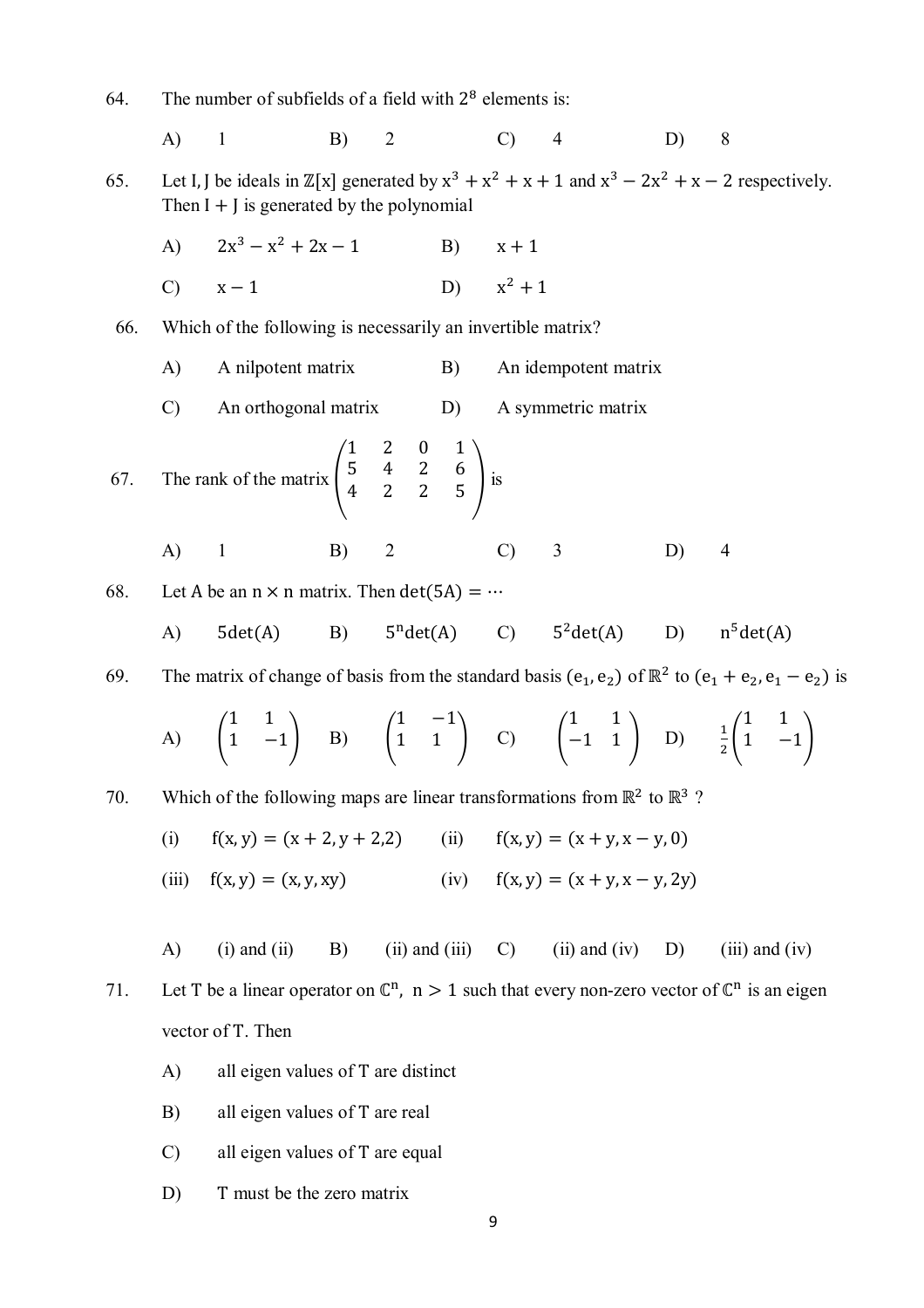72. Let V be the the vector space of all polynomials with degree  $\leq$  n and let T be any linear functional on V. Then dim(Ker T) is

A) 1 B)  $n-1$  C) n D)  $n+1$ 

73. The system  $x \equiv 1 \pmod{6}$ ,  $x \equiv 1 \pmod{4}$  has

- A) exactly one solution, modulo12
- B) exactly two solutions, modulo12
- C) exactly six solutions, modulo12
- D) no solution

74. Find a collection of linearly independent solutions of  $\frac{d^4y}{dx^4}$  $\frac{d^4y}{dx^4} - \frac{d^2y}{dx^2}$  $\frac{d^2y}{dx^2} = 0.$ 

- A)  ${1, x, e^x, e^{-x}}$ }  $B) \{1, x, e^{-x}, xe^{-x}\}$
- C)  ${1, x, e^x, xe^x}$ } D)  ${1, x, e^x, xe^{-x}}$

75. The envelope of the 1-parameter family  $(x - a)^2 + (y - 2a)^2 + z^2 = 1$  is

- A)  $z = \pm 1$  B)  $(2x y)^2 + 5z^2 = 5$
- C)  $(2x y)^2 = 1$  $x^2 + y^2 = 1$  D)  $x^2 + y^2 = 1$
- 76. Which of the following is a wave equation?

A)  $u_{tt} = u_{xx}$  B)  $u_t = u_x$  C)  $u_t = u_{xx}$  D)  $u_{tt} = u_x$ 

77. Which of the following is is not a metric on ℝ?

A)  $d(x, y) = \sqrt{|x - y|}$  B)  $d(x, y) = |e^x - e^y|$ 

C) 
$$
d(x,y) = |x^3 - y^3|
$$
 D)  $d(x,y) = \frac{|\,|x| - |y| \,|}{1 + |xy|}$ 

- 78. Let  $(X, d)$  be a metric space. For A,  $B \subseteq X$ , define  $d(A, B) == \inf\{d(x, y); x \in A, y \in B\}$ . Choose the correct statement(s).
	- (i) If A and B are disjoint, then  $d(A, B) > 0$
	- (ii) If A and B are closed and disjoint, then  $d(A, B) > 0$
	- (iii) If A and B are compact and disjoint, then  $d(A, B) > 0$
	- A) (i),(ii) and (iii) B) (ii) and (iii) only
	- C) (iii) only D) none of these